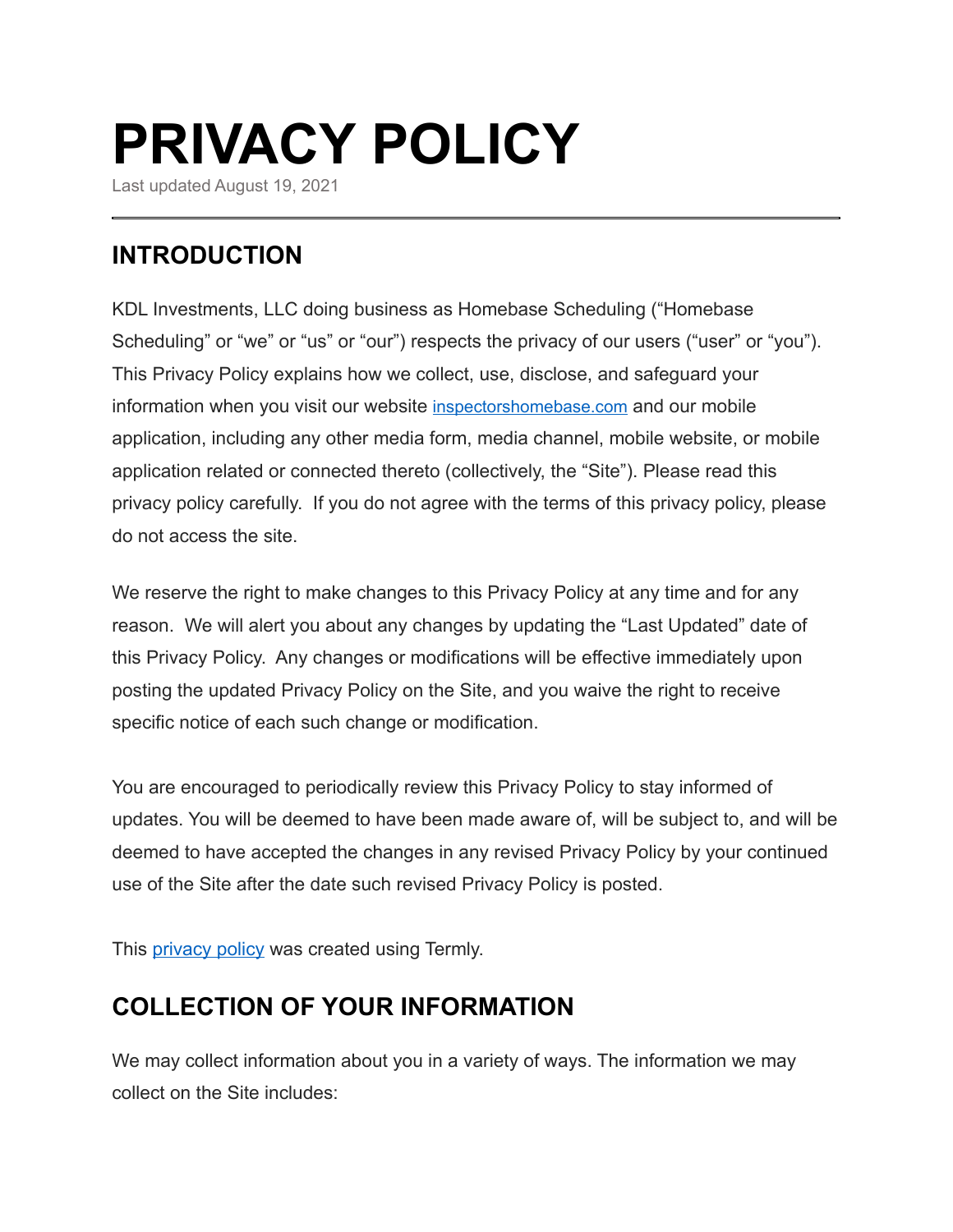#### **Personal Data**

Personally identifiable information, such as your name, shipping address, email address, and telephone number, and demographic information, such as your age, gender, hometown, and interests, that you voluntarily give to us when you register with the Site or our mobile application, or when you choose to participate in various activities related to the Site and our mobile application, such as online chat and message boards. You are under no obligation to provide us with personal information of any kind, however your refusal to do so may prevent you from using certain features of the Site and our mobile application.

#### **Derivative Data**

Information our servers automatically collect when you access the Site, such as your IP address, your browser type, your operating system, your access times, and the pages you have viewed directly before and after accessing the Site. If you are using our mobile application, this information may also include your device name and type, your operating system, your phone number, your country, and other interactions with the application and other users via server log files, as well as any other information you choose to provide.

#### **Financial Data**

Financial information, such as data related to your payment method (e.g. valid credit card number, card brand, expiration date) that we may collect when you purchase, order, return, exchange, or request information about our services from the Site or our mobile application. We store only very limited, if any, financial information that we collect. Otherwise, all financial information is stored by our payment processor, [Stripe,](https://stripe.com/us/privacy/) and you are encouraged to review their privacy policy and contact them directly for responses to your questions.

#### **Mobile Device Data**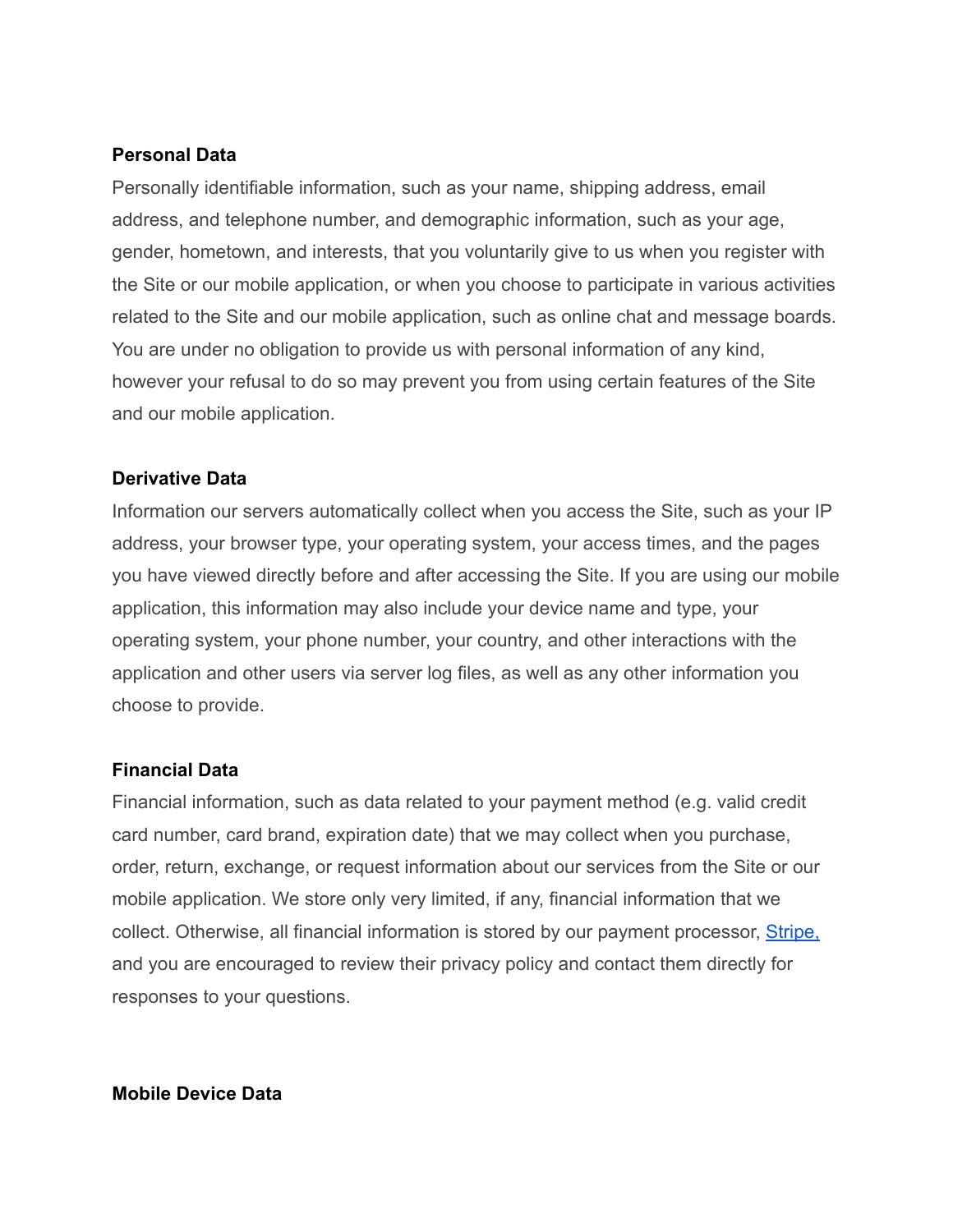Device information, such as your mobile device ID, model, and manufacturer, and information about the location of your device, if you access the Site from a mobile device.

### **Mobile Application Information**

If you connect using our mobile application:

- **●** *Mobile Device Access.* We may request access or permission to certain features from your mobile device, including your mobile device's camera, storage, and other features. If you wish to change our access or permissions, you may do so in your device's settings.
- *Mobile Device Data.* We may collect device information (such as your mobile device ID, model and manufacturer), operating system, version information and IP address.
- *Push Notifications.* We may request to send you push notifications regarding your account or the Application. If you wish to opt-out from receiving these types of communications, you may turn them off in your device's settings.

# **USE OF YOUR INFORMATION**

Having accurate information about you permits us to provide you with a smooth, efficient, and customized experience. Specifically, we may use information collected about you via the Site or our mobile application to:

- Create and manage your account.
- Email you regarding your account or order.
- Fulfill and manage purchases, orders, payments, and other transactions related to the Site and our mobile application.
- Increase the efficiency and operation of the Site and our mobile application.
- Monitor and analyze usage and trends to improve your experience with the Site and our mobile application.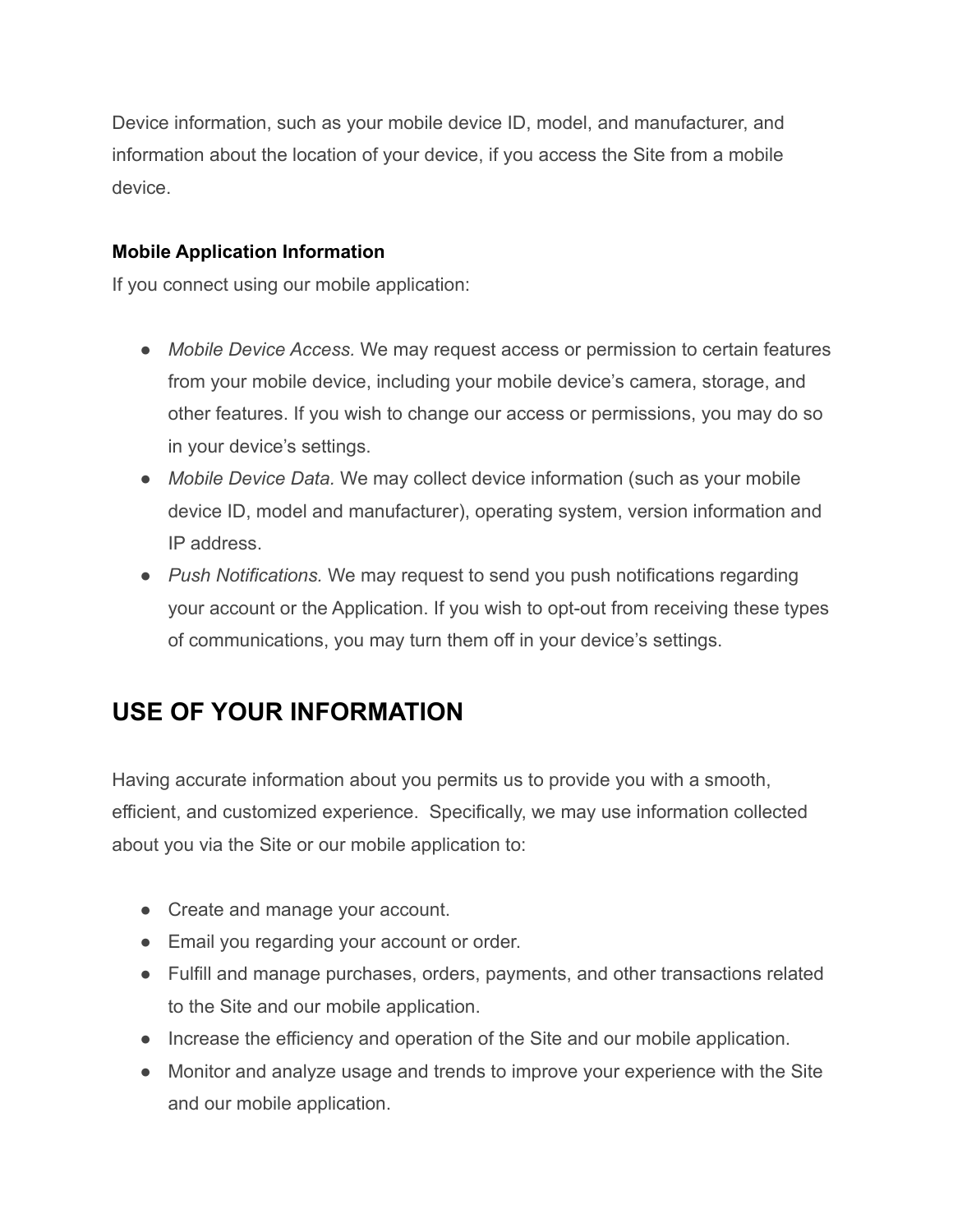- Notify you of updates to the Site and our mobile applications.
- Perform other business activities as needed.
- Prevent fraudulent transactions, monitor against theft, and protect against criminal activity.
- Process payments and refunds.
- Request feedback and contact you about your use of the Site and our mobile application.
- Resolve disputes and troubleshoot problems.
- Respond to product and customer service requests.

# **DISCLOSURE OF YOUR INFORMATION**

We may share information we have collected about you in certain situations. Your information may be disclosed as follows:

## **By Law or to Protect Rights**

If we believe the release of information about you is necessary to respond to legal process, to investigate or remedy potential violations of our policies, or to protect the rights, property, and safety of others, we may share your information as permitted or required by any applicable law, rule, or regulation. This includes exchanging information with other entities for fraud protection and credit risk reduction.

## **Third-Party Service Providers**

We may share your information with third parties that perform services for us or on our behalf, including payment processing, data analysis, email delivery, hosting services, customer service, and marketing assistance.

#### **Sale or Bankruptcy**

If we reorganize or sell all or a portion of our assets, undergo a merger, or are acquired by another entity, we may transfer your information to the successor entity. If we go out of business or enter bankruptcy, your information would be an asset transferred or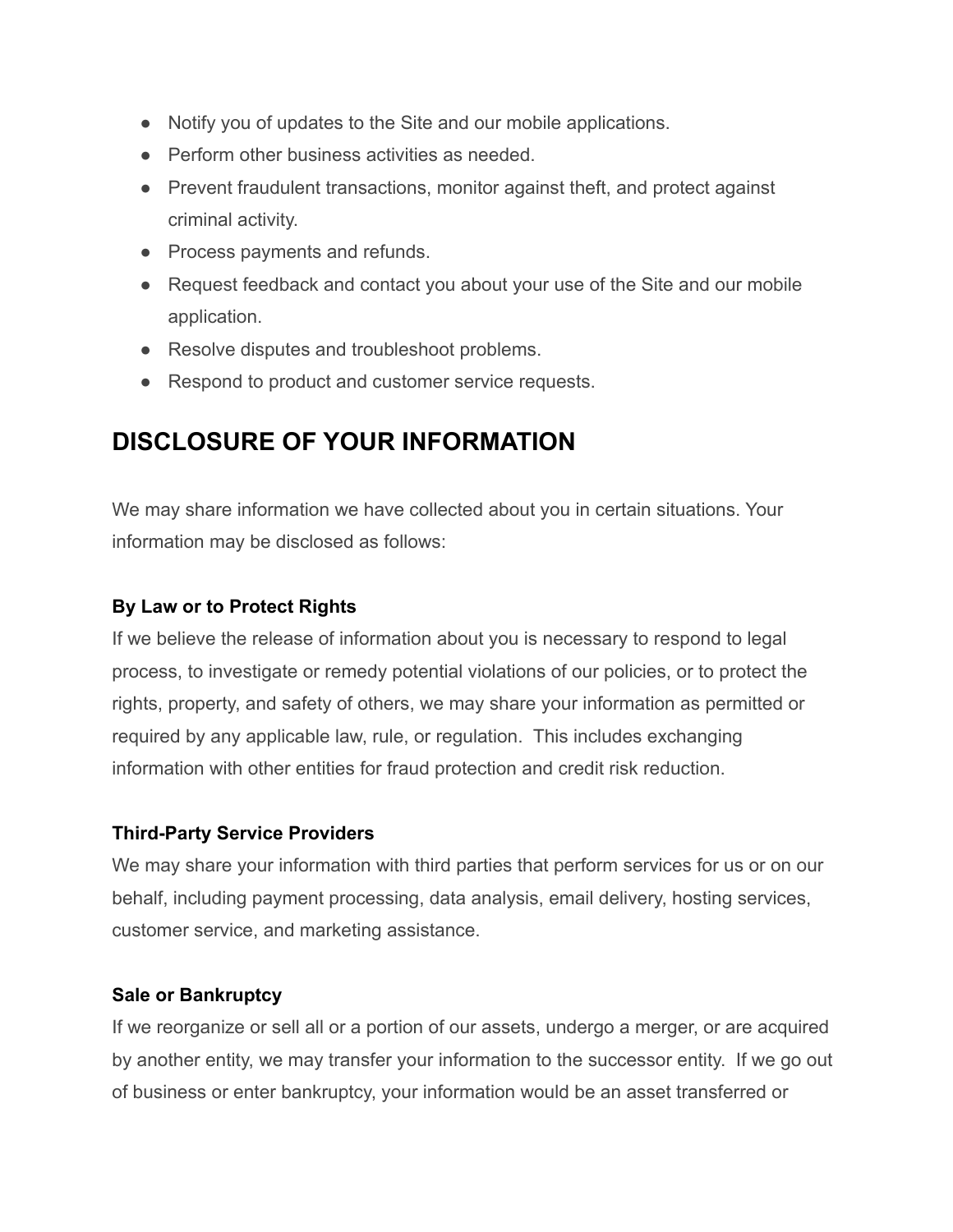acquired by a third party. You acknowledge that such transfers may occur and that the transferee may decline honor commitments we made in this Privacy Policy.

We are not responsible for the actions of third parties with whom you share personal or sensitive data, and we have no authority to manage or control third-party solicitations. If you no longer wish to receive correspondence, emails or other communications from third parties, you are responsible for contacting the third party directly.

# **TRACKING TECHNOLOGIES**

#### **Cookies and Web Beacons**

We may use cookies and other tracking technologies on the Site and our mobile application to help customize the Site and our mobile application and improve your experience. When you access the Site or our mobile application, your personal information is not collected through the use of tracking technology. Most browsers are set to accept cookies by default. You can remove or reject cookies, but be aware that such action could affect the availability and functionality of the Site or our mobile application.

We may use cookies, web beacons, tracking pixels, and other tracking technologies on the Site and our mobile application to help customize the Site and our mobile application and improve your experience. For more information on how we use cookies, please refer to our Cookie Policy posted on the Site, which is incorporated into this Privacy Policy. By using the Site, you agree to be bound by our Cookie Policy.

## **SECURITY OF YOUR INFORMATION**

We use administrative, technical, and physical security measures to help protect your personal information. While we have taken reasonable steps to secure the personal information you provide to us, please be aware that despite our efforts, no security measures are perfect or impenetrable, and no method of data transmission can be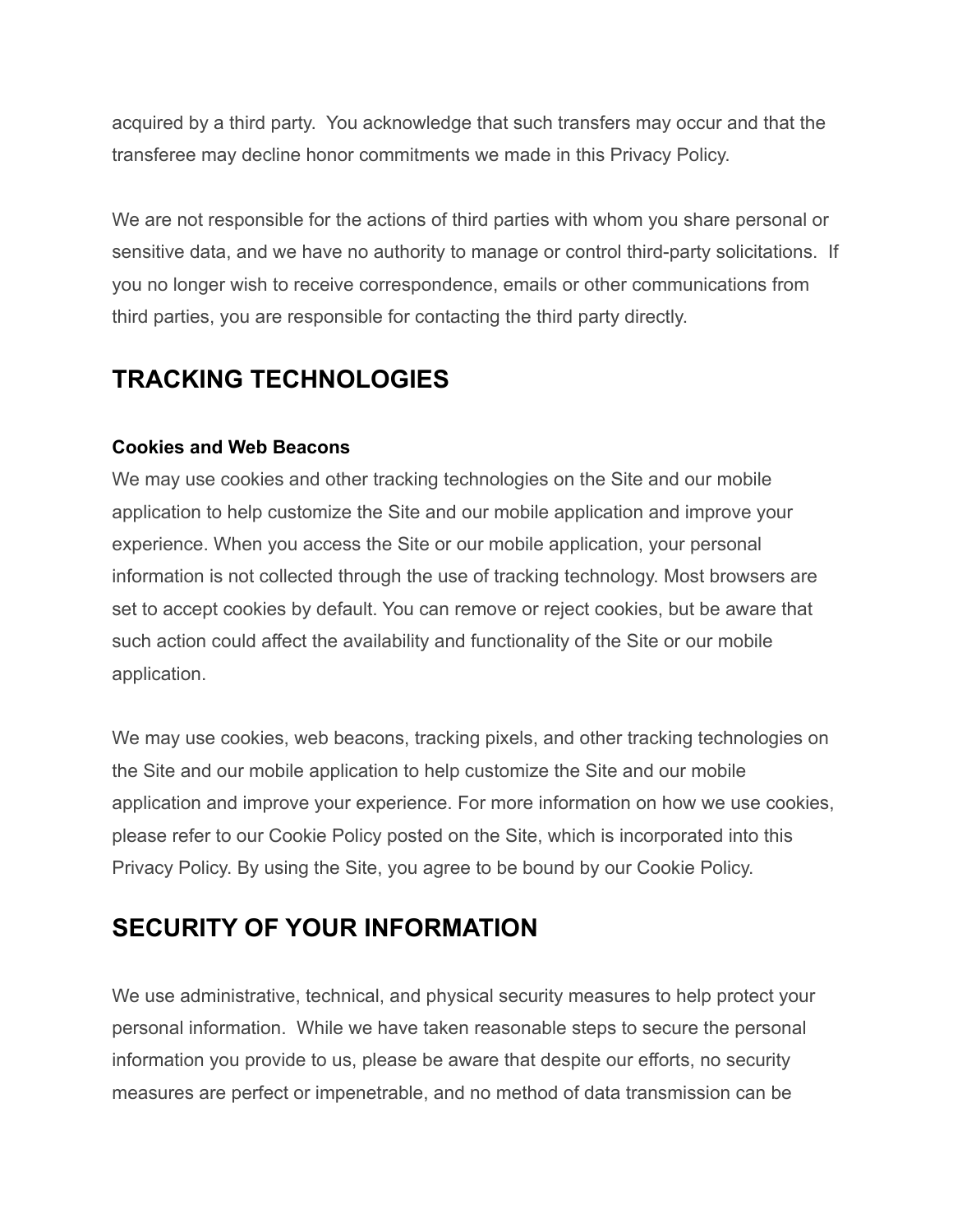guaranteed against any interception or other type of misuse. Any information disclosed online is vulnerable to interception and misuse by unauthorized parties. Therefore, we cannot guarantee complete security if you provide personal information.

# **POLICY FOR CHILDREN**

We do not knowingly solicit information from or market to children under the age of 13. If you become aware of any data we have collected from children under age 13, please contact us using the contact information provided below.

# **CONTROLS FOR DO-NOT-TRACK FEATURES**

Most web browsers and some mobile operating systems include a Do-Not-Track ("DNT") feature or setting you can activate to signal your privacy preference not to have data about your online browsing activities monitored and collected. No uniform technology standard for recognizing and implementing DNT signals has been finalized. As such, we do not currently respond to DNT browser signals or any other mechanism that automatically communicates your choice not to be tracked online. If a standard for online tracking is adopted that we must follow in the future, we will inform you about that practice in a revised version of this Privacy Policy.

# **OPTIONS REGARDING YOUR INFORMATION**

## **Account Information**

You may at any time review or change the information in your account or terminate your account by:

- Logging into your account settings and updating your account
- Contacting us using the contact information provided below

Upon your request to terminate your account, we will deactivate or delete your account and information from our active databases. However, some information may be retained in our files to prevent fraud, troubleshoot problems, assist with any investigations,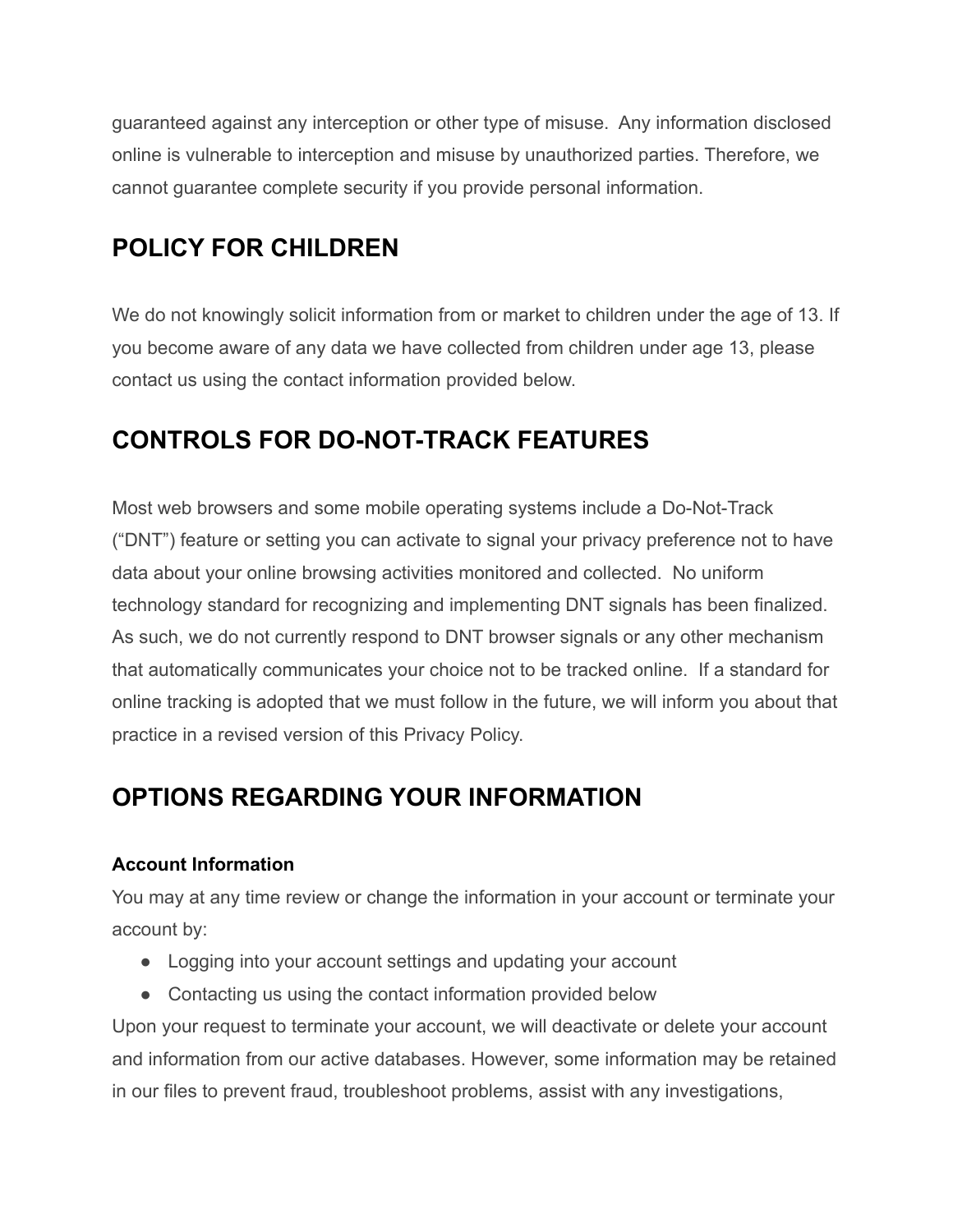enforce our Terms of Use and/or comply with legal requirements.

#### **Emails and Communications**

If you no longer wish to receive correspondence, emails, or other communications from us, you may opt-out by:

- Noting your preferences at the time you register your account with the Site or our mobile application
- Logging into your account settings and updating your preferences.
- Contacting us using the contact information provided below

If you no longer wish to receive correspondence, emails, or other communications from third parties, you are responsible for contacting the third party directly.

## **CALIFORNIA PRIVACY RIGHTS**

California Civil Code Section 1798.83, also known as the "Shine The Light" law, permits our users who are California residents to request and obtain from us, once a year and free of charge, information about categories of personal information (if any) we disclosed to third parties for direct marketing purposes and the names and addresses of all third parties with which we shared personal information in the immediately preceding calendar year. If you are a California resident and would like to make such a request, please submit your request in writing to us using the contact information provided below.

If you are under 18 years of age, reside in California, and have a registered account with the Site or our mobile application, you have the right to request removal of unwanted data that you publicly post on the Site or our mobile application. To request removal of such data, please contact us using the contact information provided below, and include the email address associated with your account and a statement that you reside in California. We will make sure the data is not publicly displayed on the Site or our mobile application, but please be aware that the data may not be completely or comprehensively removed from our systems.